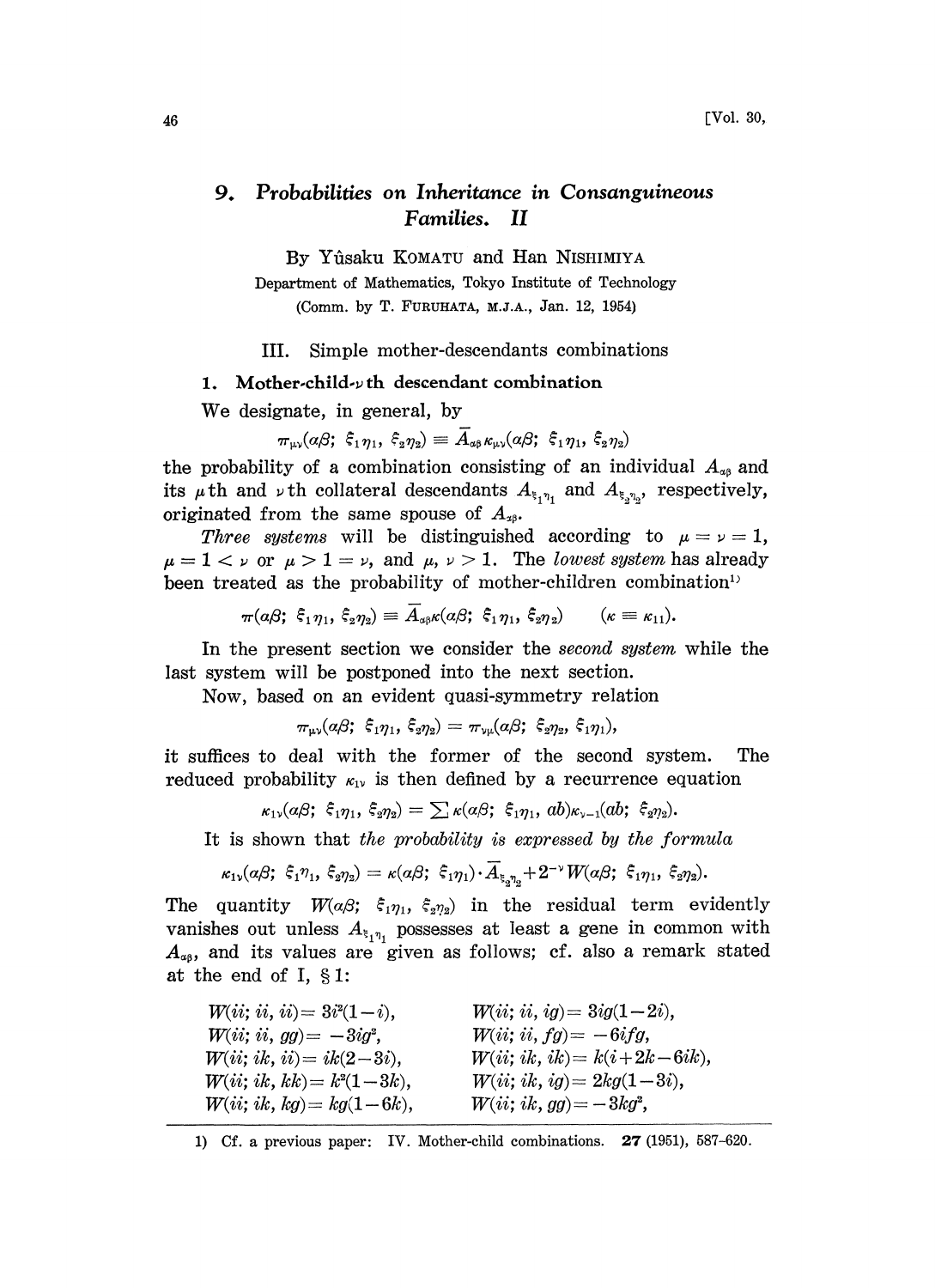$W(ii; ik, fg) = -6kfg;$  $W(ij; ii, ii) = \frac{1}{2}i^2(2-3i),$  $W(ij; ii, jj) = \frac{1}{2}ij(1-3j),$  $W(ij; ii, jg) = \frac{1}{2}ig(1-6j),$  $W(ij; ii, fg) = -3ifg,$  $W(ij; ij, ii) = \frac{1}{2}i(2i + j - 3i(i + j)),$  $W(ij; ij, ij) = \frac{1}{2}(i^2+j^2+4ij-6ij(i+j)).$  $W(ij; ij, ig) = \frac{1}{2}g(2i + j - 6i(i + j)),$  $W(ij; ij, fg) = -3fg(i+j),$  $W(ij; i k, ii) = \frac{1}{2}i k(1-3i),$  $W(ij; jk, jj) = \frac{1}{2}jk(1-3j),$  $W(ij; i k, j k) = \frac{1}{2}k(j + k - 6jk),$  $W(ij; i k, i g) = \frac{1}{2} k g (1-6i),$  $W(ij; i k, k g) = \frac{1}{2} k g (1-6k),$  $W(ij; i k, fg) = -3kfg.$  $W(ij; ii, ij) = \frac{1}{2}i(i + 2j - 6ij),$  $W(ij; ii, ig) = ig(1-3i),$  $W(ij; ii, gg) = -\frac{3}{2}ig^2$ ,  $W(ij; i k, i j) = \frac{1}{2}k(i + j - 6i j),$  $W(ij; i k, i k) = \frac{1}{2}k(i + k - 6ik),$  $W(ij; i k, k k) = \frac{1}{2}k^2(1 - 3k),$  $W(ij; i k, j g) = \frac{1}{2} k g (1-6j),$  $W(ij; jk, gg) = -\frac{3}{2}kg^2$ ,  $W(ij; ij, gg) = -\frac{3}{2}g^2(i+j),$ 

The proof of the formula is performed by induction by directly verifying an identity

ifying an identity  
\n
$$
\sum W(\alpha\beta; \xi_1\eta_1, ab)\kappa(ab; \xi_2\eta_2) = \sum \kappa(\alpha\beta; \xi_1\eta_1, ab)Q(ab; \xi_2\eta_2)
$$
\n
$$
= \frac{1}{2}W(\alpha\beta; \xi_1\eta_1, \xi_2\eta_2).
$$

It is noted that the quantity  $W$  satisfies further identities

$$
\sum W(a\beta; \xi\eta, ab) = 0, \qquad \sum W(a\beta; ab, \xi\eta) = 2Q(a\beta; \xi\eta),
$$
  

$$
\sum \overline{A}_{ab}W(ab; \xi_1\eta_1, \xi_2\eta_2) = 2\overline{A}_{\xi_1\eta_1}Q(\xi_1\eta_1; \xi_2\eta_2).
$$

## 2. Mother- $\mu$ th descendant- $\nu$ th descendant combination

The formula for the last generic system with  $\mu$ ,  $\nu > 1$  is expressed in the form

$$
\begin{aligned} \kappa_{\mu\nu}(\alpha\beta;\; \xi_1\eta_1,\; \xi_2\eta_2) &= \overline{A}_{\xi_1\eta_1} \overline{A}_{\xi_2\eta_2} + 2^{-\mu+1} \overline{A}_{\xi_2\eta_2} Q(\alpha\beta;\; \xi_1\eta_1) \\ &\quad + 2^{-\nu+1} \overline{A}_{\xi_1\eta_1} Q(\alpha\beta;\; \xi_2\eta_2) + 2^{-\lambda} T(\alpha\beta;\; \xi_1\eta_1,\; \xi_2\eta_2), \\ \lambda &= \mu + \nu - 1. \end{aligned}
$$

where the values of  $T$  are as follows; cf. a remark stated at the end of I,  $§ 1$ :

$$
T(ii; ii, ii) = i^{2}(1-i)(2-i), \t T(ii; ii, ig) = ig(1-2i)(2-i),T(ii; ii, gg) = -ig^{2}(2-i), \t T(ii; ii, fg) = -2ifg(2-i),T(ii; ik, ik) = k(2k+i^{2}-7ik+4i^{2}k), \t T(ii; ik, kk) = k^{2}(i-2k+2ik),T(ii; ik, ig) = kg(2-7i+4i^{2}), \t T(ii; ik, kg) = kg(i-4k+4ik),T(ii; ik, kk) = k^{3}(1-i), \t T(ii; ik, fg) = -4kfg(1-i),T(ii; kk, kk) = k^{3}(1+k), \t T(ii; kk, kg) = k^{2}g(1+2k),T(ii; kk, hk) = hk(kh+k+4hk), \t T(ii; kk, kg) = hkg(1+4k),
$$